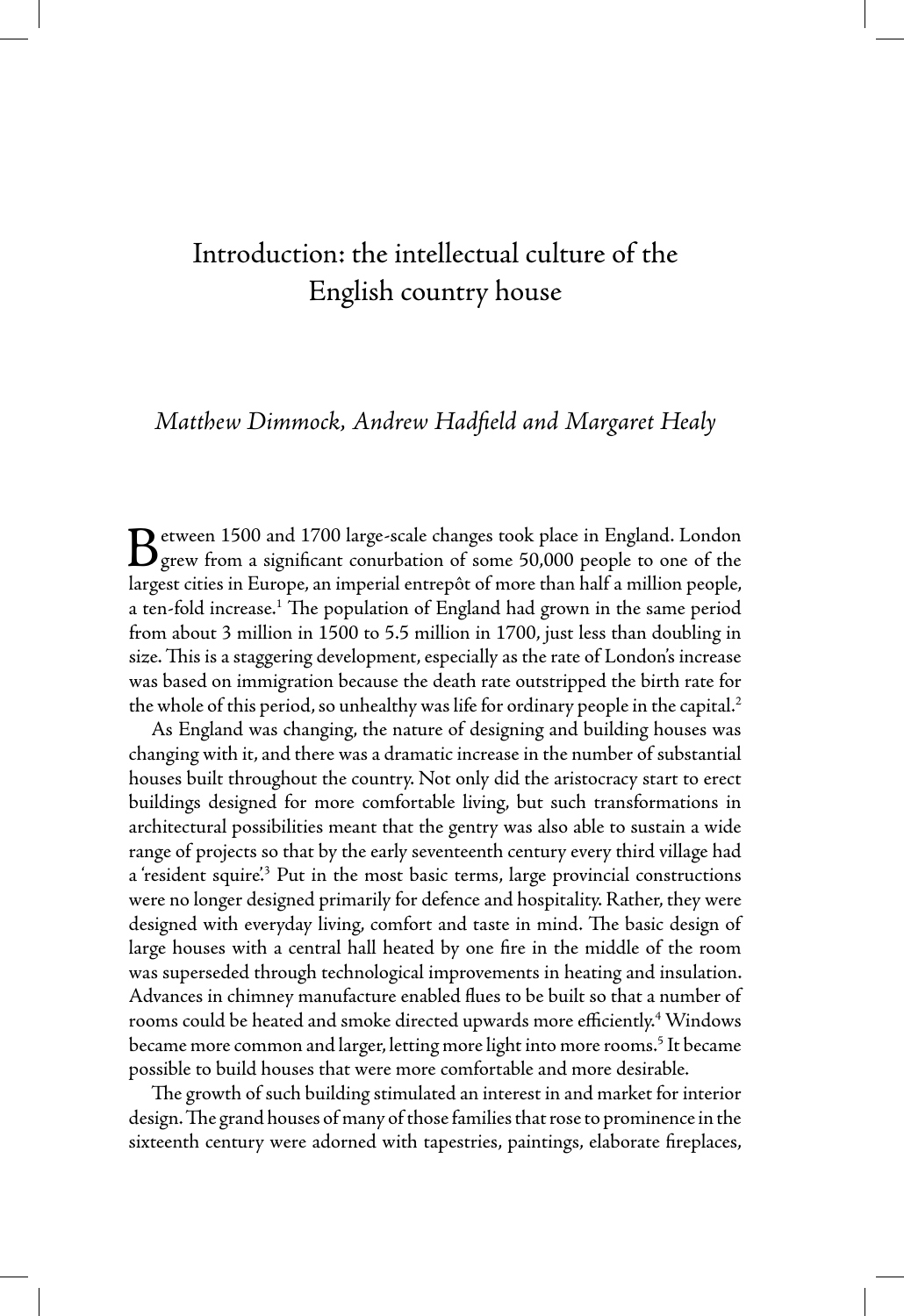mouldings, ornate ceilings, as well as expensive furniture.6 Such work could, of course, contribute in vital ways to the intellectual nature of the individual house, and owners did have their houses designed and stocked with objects that suited their own tastes and interests. Many, especially those of wealthy Protestants contained paintings, textiles and wall hangings that told stories of favourite Bible stories, such as the pictures of Jeroboam in the Dryden home at Canons Ashby, Northamptonshire, and the wall paintings telling the story of Hezekiah in Sir Thomas Smith's house, Hill Hall.7 As Nicholas Cooper has pointed out, having pictures and carefully designed objects in the house 'is evidence ... of the growing visual education that would lead knowledgeable individuals, by the mid-seventeenth century, to see buildings and works of art not so much in terms of meaning as of style<sup>'8</sup>

Early modern country houses were often founded on existing structures, transforming them from relatively uncomfortable medieval manor houses into grand provincial palaces for the elite. Such developments played a significant role in stimulating change. The country house became an emblem of, and a centre for, new developments in intellectual culture, and enabled the wider diffusion into English culture and practice of domestic and continental innovations in art, architecture, animal husbandry, gardening and a host of other fields. A useful case study is Petworth House in West Sussex, the southern seat of the Percies, the earls of Northumberland, and a location of some importance for two of the chapters and the first part of the Afterword in this volume. The house that stands today, celebrated extensively by Turner in the nineteenth century, was largely the creation of Charles Seymour, the 6<sup>th</sup> Duke of Somerset, who rebuilt it between 1688 and 1696 in a slightly later era of great reconstruction. The fortified medieval manor house that occupied this site (elements of which were incorporated into the later comprehensive remodelling) was a less ostentatious affair, one that had been augmented and renovated from the simple house that was found to be 'greatly ruined' when Henry Percy, the 8<sup>th</sup> Earl, was confined to it from 1574 for conspiring against the Crown.<sup>9</sup> Thereafter, through the tenures of the  $9<sup>th</sup>$ ,  $10<sup>th</sup>$  and  $11<sup>th</sup>$  Earls, the extensive surviving household accounts demonstrate that Petworth was rendered able to entertain the nobility and the local gentry in lavish style when required.<sup>10</sup>

 The Percies had long been associated with treason and the 'old faith', and their restriction to the south was the primary motivating factor for Petworth's Tudor and Stuart prominence. It was while he was imprisoned in the Tower of London for apparent complicity in the Gunpowder Plot that Henry Percy, the 9<sup>th</sup> and 'Wizard' Earl, began to draw up and annotate elaborate plans for an entirely new house at Petworth.<sup>11</sup> Although this new vision would never be built (the reasons for its abandonment are unknown), the plans reveal a nobleman engaging fully with the intellectual ideas and innovations that were transforming country house culture in the early modern period. This was not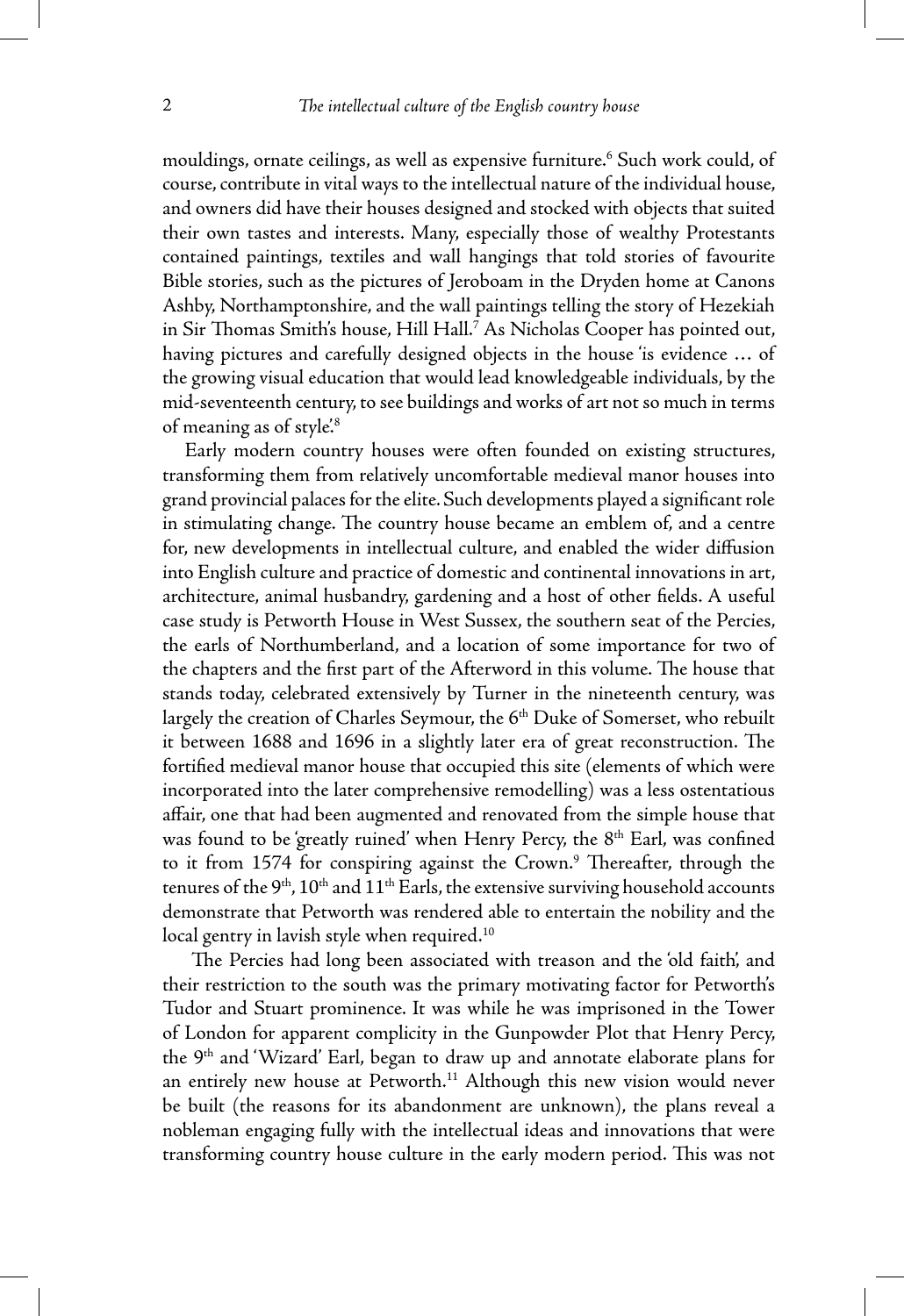## *Introduction* 3

to be a gaudy construction built simply 'for envious show' like those derided by Jonson in his celebration of Penshurst, but instead shows Northumberland's determination to adhere to classical architectural models of scale and space in order to create an environment suitable for scholarly study and experimentation (as discussed further in Alison McCann's Chapter 7): the newly refashioned estate would house pursuits from alchemical research and wide-ranging literary study to horse breeding.<sup>12</sup> It would also continue to function at the centre of the wider community, opening through an elaborate gatehouse of 'hewn stone', with a clock and a battlemented roof, into the town itself.<sup>13</sup>

The ambition is extraordinary: the Earl planned a series of interconnected and enclosed quadrangular courts paved in stone (the first to be considerable: 360 by 400 feet) surrounded by open and closed galleries whose walkways were to be floored with marble and lined with Doric pillars. Square towers marked the ends of a space marked 'Gallery' or 'Library' that was to be a remarkable 315 feet long, with doors of 20 feet in height marking the entrance to the Hall.<sup>14</sup> Meanwhile the Earl's annotations on his plans indicate a care to address lines of vision from gallery windows and a keenness to use specific building materials and techniques to reduce noise and maintain heat. Finally, all exterior facing walls were to be battlemented and 'garnished', the walls clad with local Horsham stone. The total cost carefully estimated by Northumberland's steward Robert Flood was £2,810.15

These plans were not an idle aristocrat's fancy: like many later Tudor and Stuart noblemen Northumberland was keen for his house to be an instrument as well as a manifestation of his learning. He had already engaged in rebuilding his smaller house at Syon, south of London, and brought typically assiduous learning to his practical experience. A list of books he intended to send to his friend Sir John Holles from the Tower, reproduced by Gordon Batho, is a compendium of up-to-date and necessary architectural knowledge. It includes Vitruvius, 'father of all the rest', Vignola, Jacques Androuet du Cerceau, Lorenzo Sirigatti, Jacques Perret, Philibert de l'Orme, Sebastian Serlio, Wendel Dietterlin, Leon B. Alberti and Palladio – as Gordon Batho remarks, 'in short, all the best of classical and Renaissance writings on architecture.<sup>16</sup>

The spatial development of the country house exemplified in Northumberland's plans for Petworth produced two apparently opposite but actually interrelated effects. On the one hand there was a growth in the possibility of privacy as the wealthy, at least, could have their own rooms and did not have to spend quite as much time in the company of others.17 Beyond their libraries, it became possible for men and women to have their own rooms for study and private devotion, or where they would choose to be alone with important members of the household such as secretaries and stewards, often known as 'closets'.<sup>18</sup> The possibility of private study increased the likelihood of the development of an intellectual culture in the private house. Closets could also serve as studies, as is made clear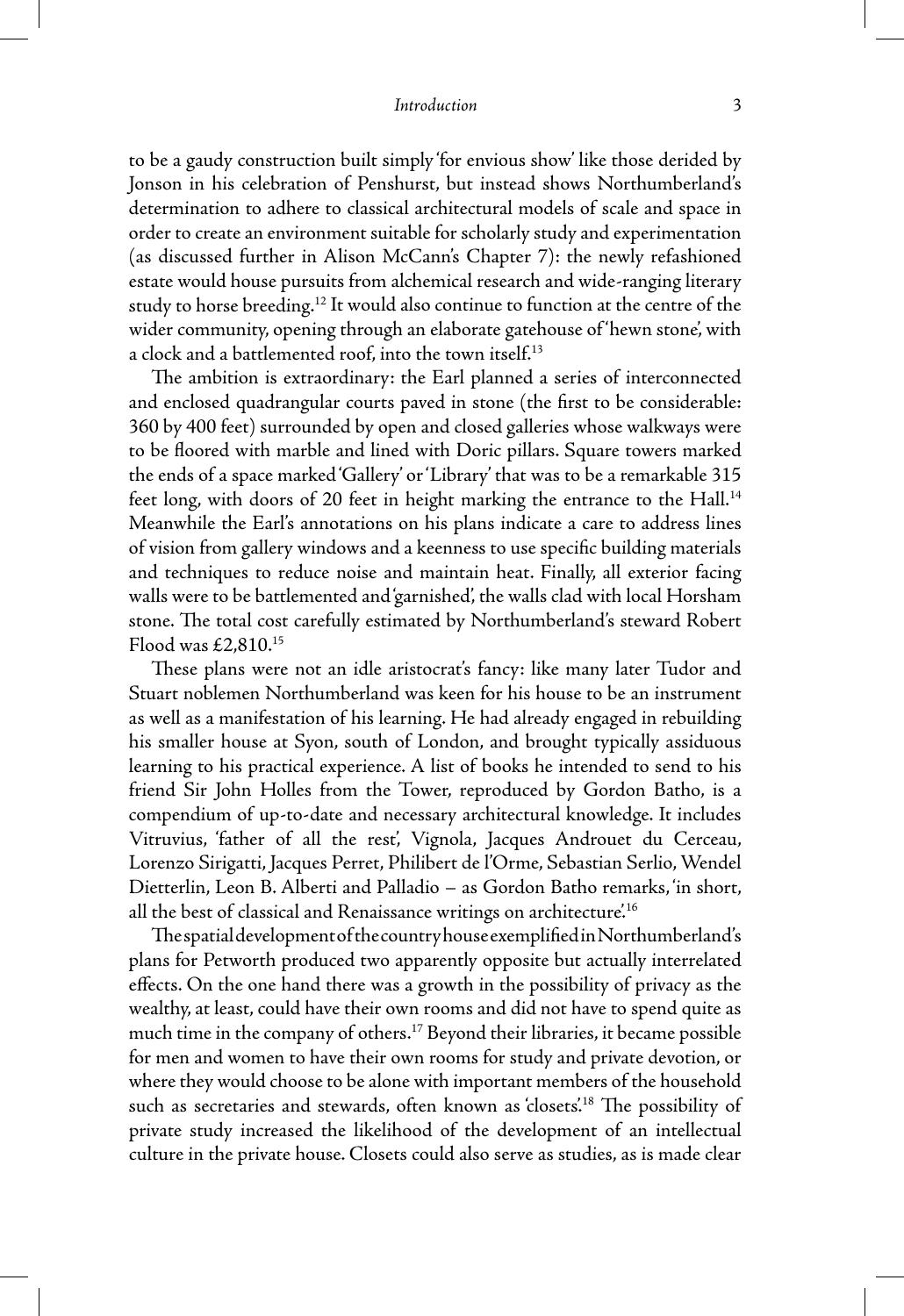when a letter written by an associate of Sir Francis Godolphin described the heartbreak caused when a fire burned down most of his house in Cornwall, including 'his closet wherein was most of his writings'.19 In fact it was only in the 1570s that the word 'study' was commonly used in inventories of houses, indicating that the creation of this separate room was now recognised as a major innovation in household design.20

Although the 9<sup>th</sup> Earl of Northumberland's plans to realise a new Petworth do not detail the upper floors of the building, a detailed inventory taken at his death in 1632 does give a useful sense of the luxury a primary country house residence was expected to encompass, and reveals what this particular gentleman kept in his closet. There are a careful mix of public and private spaces, and the major chambers were adorned with Ottoman carpets and decorated to specific colour schemes with elaborate furnishings bound with the Percy crescent.<sup>21</sup> Given the Earl's intellectual pursuits it is not surprising  $-$  here as in many other noble houses – that 'the Library was one of the most important rooms', containing sixty-four chests of books (their display on bookshelves was a later innovation), four globes, seventy-eight pictures ('Turks', 'Emperors' and others) and a cupboard of mathematical instruments.<sup>22</sup> In keeping with other gentlemanly studies, Northumberland's closet led off his personal bedchamber. It contained forty-four folio volumes, twenty-eight vellum books, and thirtythree pamphlets, 'with maps and other writings in a wainscot box separately.<sup>23</sup> This closet was indeed the working intellectual heart of his country house and estate.

As Northumberland's unique plans for Petworth demonstrate, a prolonged period of peace and relative stability, the widespread consolidation of estate incomes due to more sophisticated means of land management, and a new openness to new and classical architectural ideas from the continent meant that country houses started to develop their own particular nature and character, created by an owner who saw it as his – or her – duty to help develop the character of the area. While London dominated the life of the nation, country houses often tried to foster particular regional identities, drawing on local loyalties to do so.

This is particularly evident in the growth of the 'country house poem' genre.<sup>24</sup> Such poems, dating from the early seventeenth century, were inaugurated by Amelia Lanyer's 'The Description of Cooke-ham' which laments the break-up of the ideal female community established by Margaret Clifford, Countess of Cumberland in Cookham, Berkshire. Lanyer provides a description of the house as an (idealised) intellectual centre which determines the character and nature of the surrounding area as the women are left alone to practise their particular brand of religious devotion:

> In these sweet woods how often did you walke, With Christ and his Apostles there to talke;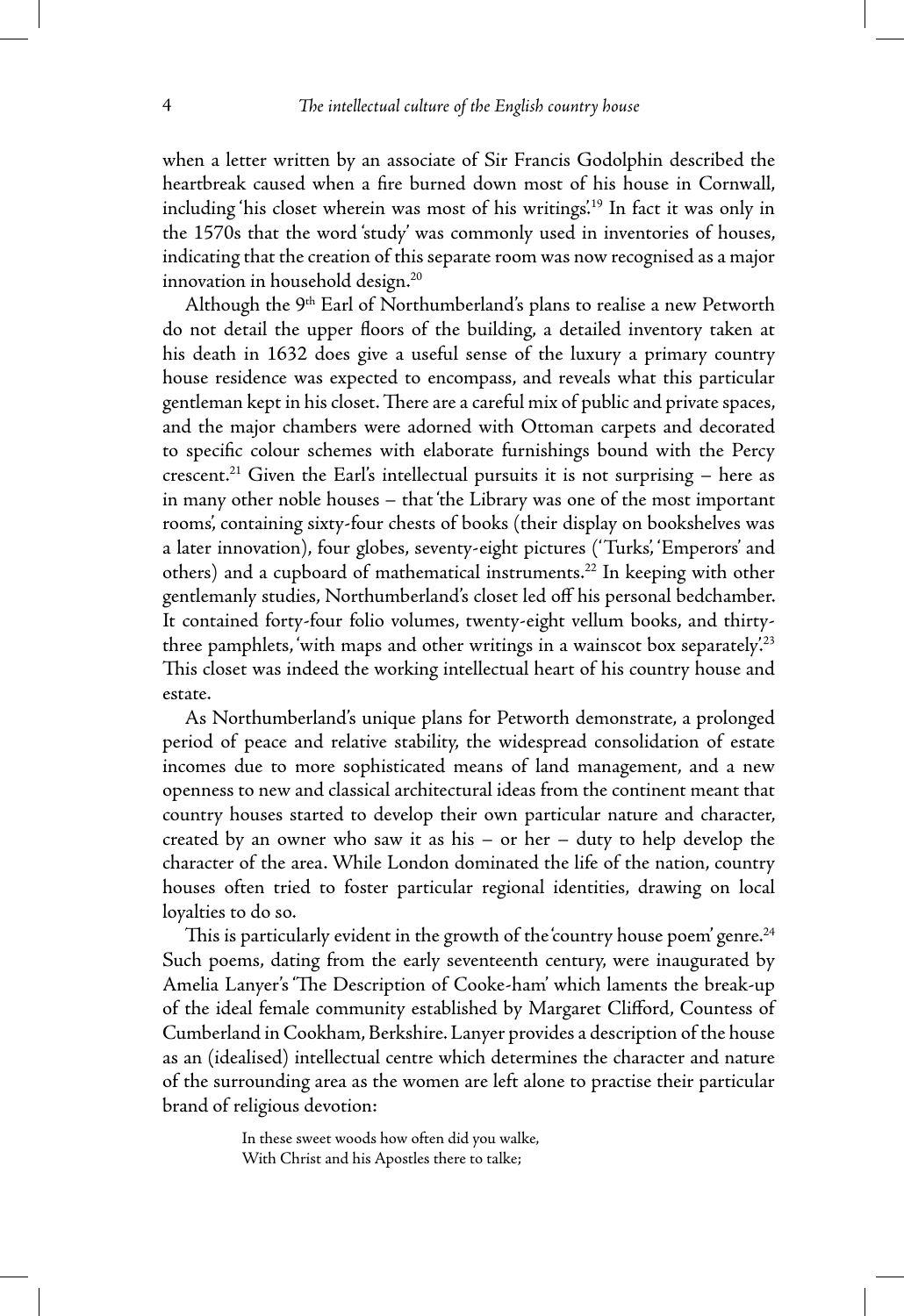Placing his holy Writ in some faire tree, To meditate what you therein did see. With *Moyses* you did mount his holy Hill, To know his pleasure, and performe his Will. With lowly *David* you did often sing, His holy Hymnes to Heavens Eternall King. And in sweet musicke did your soule delight To sound his prayses, morning, noone, and night. With blessed *Joseph* you did often feed Your pined brethren, when they stood in need. And that sweet Lady sprung from *Cliffords* race, Of noble *Bedfords* blood, faire stem of Grace; To honorable *Dorset* now espows'd, In whose fair breast true virtue then was hous'd: Oh what delight did my weake spirits find In those pure parts of her well framed mind[.]<sup>25</sup>

The poem suggests that a marriage in the family leads to the demise of the community, a painful reminder that the country estate was never self-sufficient and that it had to be maintained through interaction with an external world that was often indifferent to its merits. Estates could only continue to exist if they had sufficient finances to preserve their bucolic world, which generally meant complicated marriage alliances. In his only country house poem, 'To Penshurst', Ben Jonson praises the Sidney family at Penshurst but reminds his readers that it is marriage that makes the world go round when the Sidney tenants send tribute 'By their ripe daughters, whom they would commend / This way to husbands' (the poem is considered in relation to the house in Edward Town's Chapter 4).26 Marriage is also the central thread by which Andrew Marvell charts the long evolution of Nun Appleton from monastery to country house (a trajectory followed by many Tudor houses), the seat and retreat of Lord Fairfax, in his celebrated 'Upon Appleton House.<sup>27</sup> Lanyer, more so than Jonson or Marvell, commends the intellectual nature of the world she has lost, the women speaking directly to the biblical figures they worship who feature in the poem alongside the nobles who determine and shape their world. Readers understand that this community has the power and ability to create a self-contained pious retreat in which the women are free to worship properly, disrupted only by the unwelcome intrusions of the outside world. What the speaker especially enjoys is not the architectural beauty of the house itself, nor the carefully manicured gardens and grounds, but the intellectual stimulation of the household, a sense of belonging to a community that nurtures its own and in which individuals grow together in spiritual understanding. Lanyer is celebrating a particular space in which women can develop together and readers would have known that she was idealising this life. Nevertheless, the poem registers an acute sense of loss based on a Utopian ideal, an understanding of what a well-run country house could provide for those fortunate enough to live there.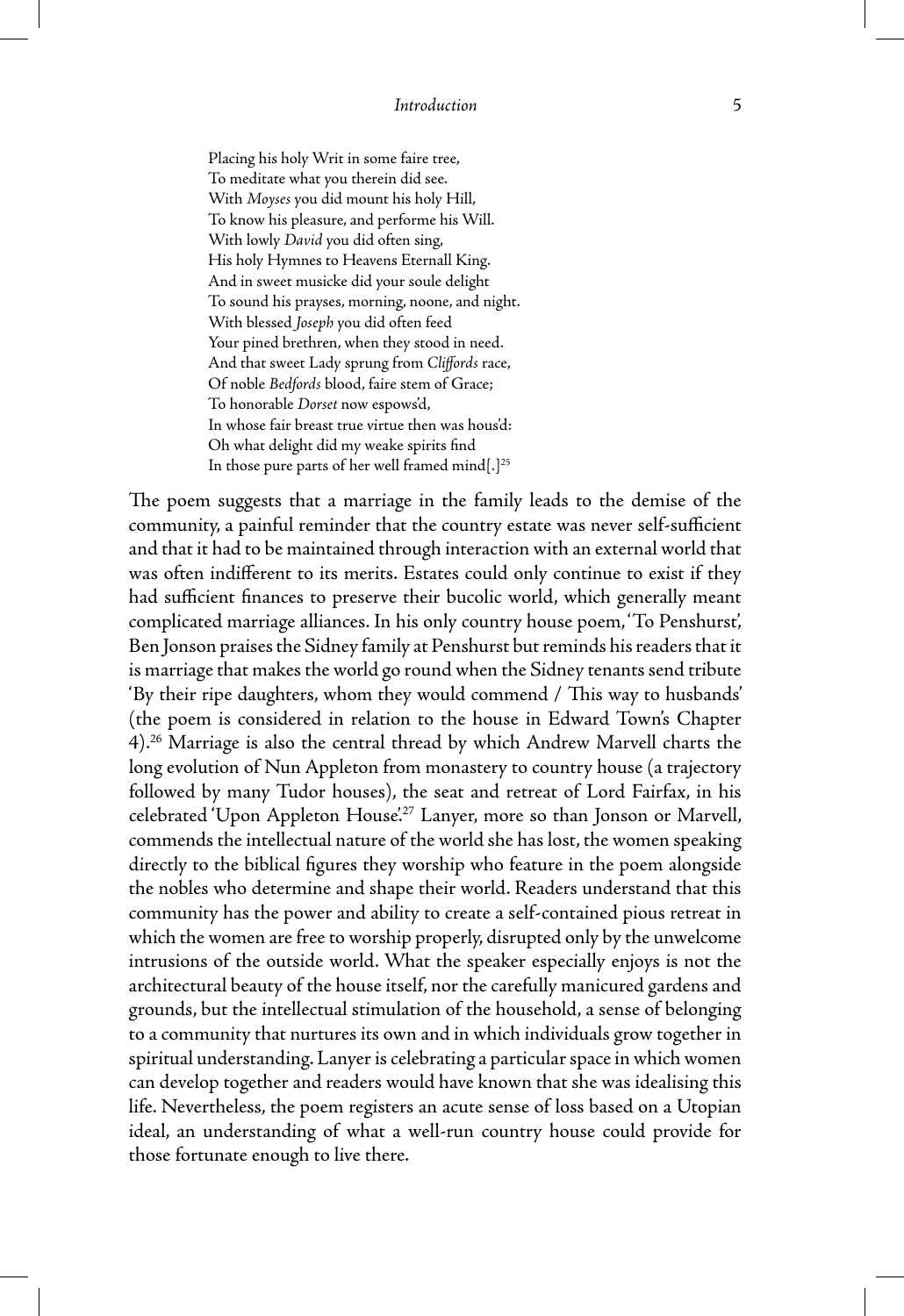The development and brief flourishing of a genre of country house poetry in the early and mid-seventeenth century marks and charts the new prominence of such 'prodigy' houses, showing how they became emblems 'of a society conscious of its own achievement of a civilised way of living, and conscious also of the forces that threatened to undermine and overthrow that achievement.<sup>28</sup> New emphases on learning and display, on Arcadian abundance and on writing a natural and permanent aristocracy into the landscape played their part in the work of poets from Lanyer and Jonson, through Carew and Herrick, to Marvell as they presented the country house and estate as a synecdoche for the English state. As a result of this new prominence, the intellectual culture that generated and was generated by the early modern country house is central to our understanding of this period as a whole, but its study also offers new perspectives on the ways this past informs conflicted attitudes to the countryside and its heritage today.

The volume begins with a succinct overview of the field by the historian of architecture, Maurice Howard, who issues a timely reminder of the crucial significance of the visual aspects of great houses and their collections in the early modern period. The profound religious, political and social developments of this time encouraged a new ethos of what the country estate represented, ensuring that by the eighteenth century the role of great houses as topoi of the imagination and 'Temples of the Arts' was well established. These 'power houses' hosted gatherings of intellectuals, functioning as centres of political discussion and scholarship as well as religious devotion, enshrining and promoting the status and influence of their patron owners.

Following Howard's opening chapter, the volume is organised into four interconnected parts. In Part I, Reconstructing the English Country House, Alden Gregory's discussion in Chapter 2 of Archbishop Warham's sumptuous palace at Otford in Kent amplifies how such architectural edifices functioned symbolically, presenting a carefully constructed public face for the owner. At first sight, a damp, waterlogged position just off the main road from London to Canterbury might seem an inauspicious location to erect a showy new house that even boasted privy chambers; however, as Gregory demonstrates, it enabled the Archbishop to capitalise on the hagiographic value of the fountain associated with Becket located there – bolstering his image as a latter-day Becket – and, furthermore, to display his holiness in the form of hospitality and largesse to passing travellers. In this way, Gregory argues, the house formed a symbolic buttress to Warham's waning powers. While little is left today of this princely edifice in Kent, even less remains to evidence the splendour of a Tudor mansion that was once a dominant site in the Oxfordshire political landscape. In Chapter 3 Matthew Neely investigates the fascinating project undertaken by the Bodleian Library aimed at reconstructing Rycote, the seat of the earls of Abingdon and their forebears since the reign of Henry VIII. As Neely describes, saving the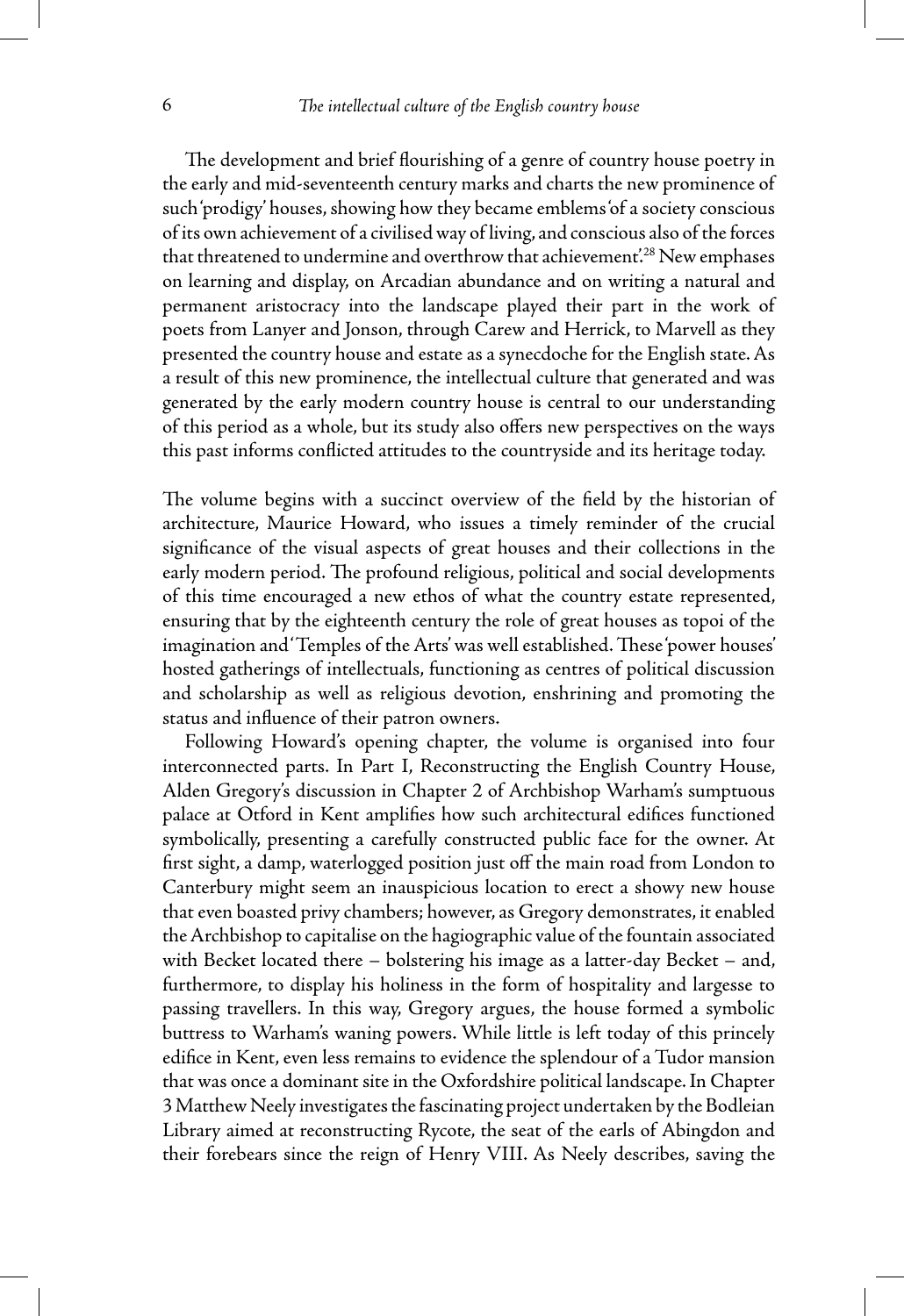house from historical oblivion has meant the painstaking piecing together of the past from a wide selection of sources ranging from archaeological evidence to engravings, sales catalogues of interior goods and furnishings, privy council records, pay books, letters and antiquaries' descriptions. In the final chapter of this section, Chapter 4, Edward Town illuminates the networks of patronage between two Jacobean mansions, Penshurst and Knole, demonstrating in the process how a poem, in this case Ben Jonson's 'To Penshurst', can function as an invaluable source in the reconstruction of the intellectual history of the country house.

In Part II, The Culture of the English Country House, Tara Hamling's study in Chapter 5 of the interior decoration of the long gallery at Lanhydrock House in Cornwall demonstrates how this magnificent space with its decorative plasterwork and complex iconography played a key role in the piety and politics of the seventeenth-century house. As Richard Simpson's examination of Sir Thomas Smith's Hill Hall in Essex reveals in Chapter 6, a rather different space, namely the stillhouse, with its vast collection of alchemical books and distillation vessels, was the prime intellectual hub of this household where the 'strange, wondrous and incredible things of nature' were subject to experimentation and an abundance of medicines were manufactured. Henry Percy, 9<sup>th</sup> Earl of Northumberland, clearly shared Smith's pronounced interests in alchemy and new science generally; and in Chapter 7 Alison McCann surveys the library and archive at Petworth House in Sussex, piecing together the concerns and activities of Thomas Harriot, the talented astronomer and mathematician whom the 9<sup>th</sup> Earl maintained in his household. In chapter 8, country house poetry again comes under the spotlight as Nicolle Jordan brings ecocritical methodology to bear on the verses of Anne Finch, Countess of Winchelsea. Adopting this innovative approach, Jordan demonstrates how Finch's estate poems register significant changes in the political and natural landscape of post-Restoration England. As Elizabeth Zeman Kolkovich illuminates in her study of the Elvetham House entertainment for Elizabeth I in Chapter 9, printed accounts of newsworthy events, such as this one in Hampshire, can also function as important sources in the quest to reconstruct the once formidable but now sadly obscured intellectual culture of country estates.

In Part III, The Country House Library and its Intellectual Significance, James Raven provides an informative introduction in Chapter 10 to early modern book collecting and the relationships among books, their owners and households. He argues that bibliomania – the great passion for books that developed in the late seventeenth century – was motivated by a range of factors including intellectual interests, an urge to improvement, practical problem solving and entertainment; but prestige, family pride and the desire to bequeath a collection played significant roles too. A new emphasis on education in this period certainly meant that country house occupants increasingly comprised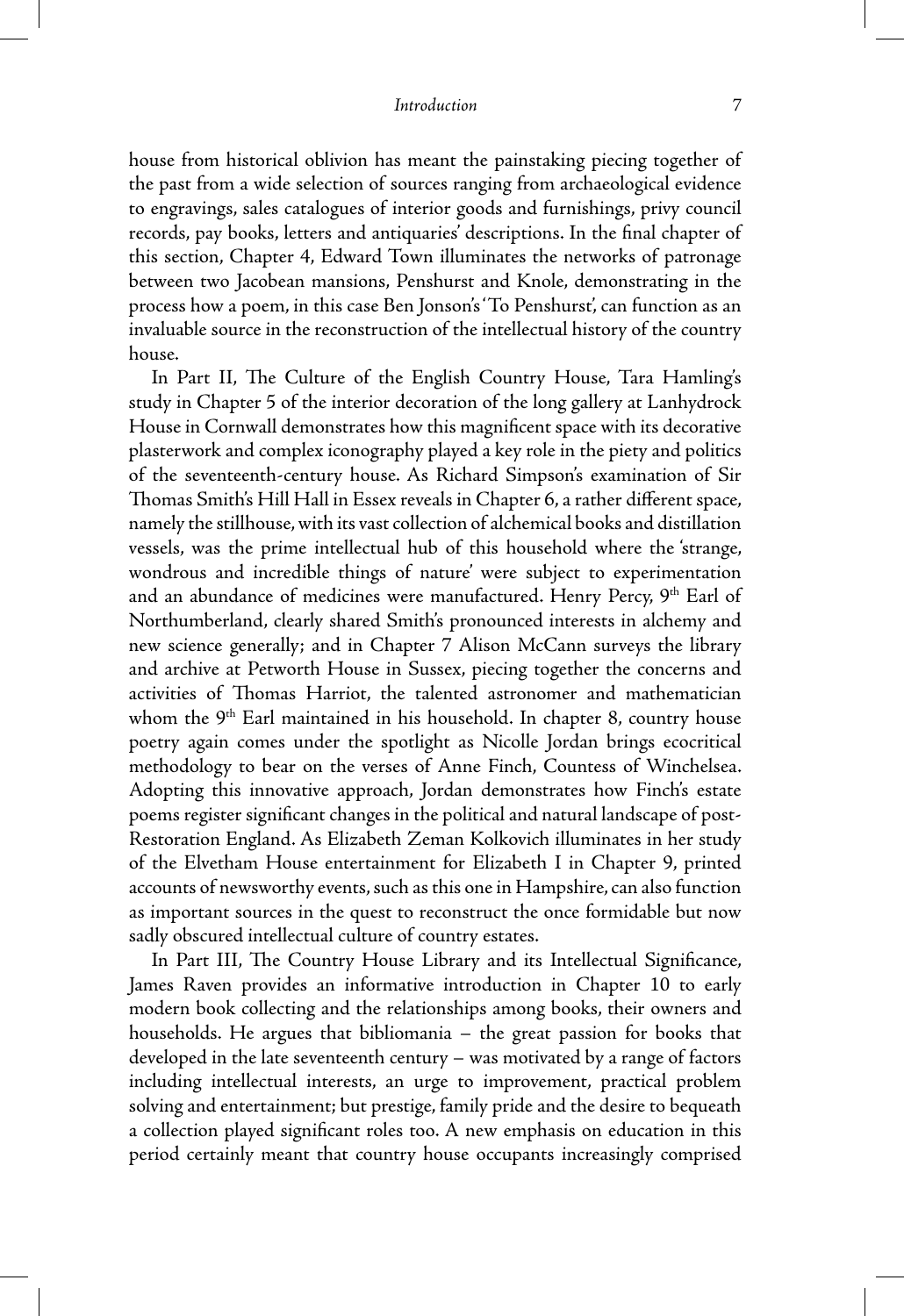scholars and connoisseurs of books. In Chapter 11 Susie West addresses the material conditions of keeping a book collection within the early modern house using a methodology drawn from architectural history. In the process she offers important new case studies of pre-1700 book collecting by Norfolk gentry families, foregrounding the evidence for book rooms and other spaces that might have housed collections prior to the emergence of libraries. Hannah DeGroff's study in Chapter 12 examines book collecting by the earls of Howard and their families in Naworth Castle in Cumbria. She reminds us of the palimpsestlike mode through which nearly all aristocratic book collections were formed and of the variety of textual interactions that inevitably occurred in complex households. Her approach provides valuable insights into the personal library and reading habits of an aristocratic woman inhabiting the house in the late seventeenth century, namely the 2<sup>nd</sup> Countess of Carlisle.

The final Part of the volume, IV, Case Study: Wilton House, narrows its lens to focus on the estate bestowed by Henry VIII on Sir William Herbert, 1<sup>st</sup> Earl of Pembroke, at the dissolution of the monasteries. As these chapters reveal, the house and gardens of Wilton Abbey underwent cumulative early modern transformations, reflecting the particular intellectual passions of its successive owners – all famous patrons of the arts. In the celebrated re-design of the Wilton garden in the 1630s involving Inigo Jones, a cypress grove was laid out to resemble an amphitheatre and, as Marta Straznicky argues in Chapter 13, this feature suggests a rich interplay between architecture, landscape and the theatrical arts at Wilton – a prime site of English Arcadianism. Straznicky reflects that the most important function of the amphitheatre structure might well have been the prospect of the estate that it offered, transforming Wilton into a spectacle representing order, wealth and power at the height of the family's political influence. As Louise Noble writes in Chapter 14, Wilton served as a gathering place for writers, thinkers and scientists who shared creative and intellectual interests and Protestant convictions – the Wilton Circle. Noble's focus is on the scientific and technological preoccupations of the Circle, and in particular its concern with hydrological innovation and finding a practical solution for managing and distributing rural water. She describes how the art of floating meadows was both an aesthetically pleasing and pragmatic response to the latter need and illustrates how the 'progressive Pembrokes' enthusiastically embraced the new technology. In Chapter 15, Anne Myers demonstrates how Wilton House's status as both a converted monastery and an early English masterpiece of English Palladian style has made it particularly susceptible to the emphases of both antiquarian and aesthetic modes of architectural literacy; as she foregrounds, this elicits the same interpretive tensions between concerns about human history and others about visual experience that are registered in seventeenth-century country house poems.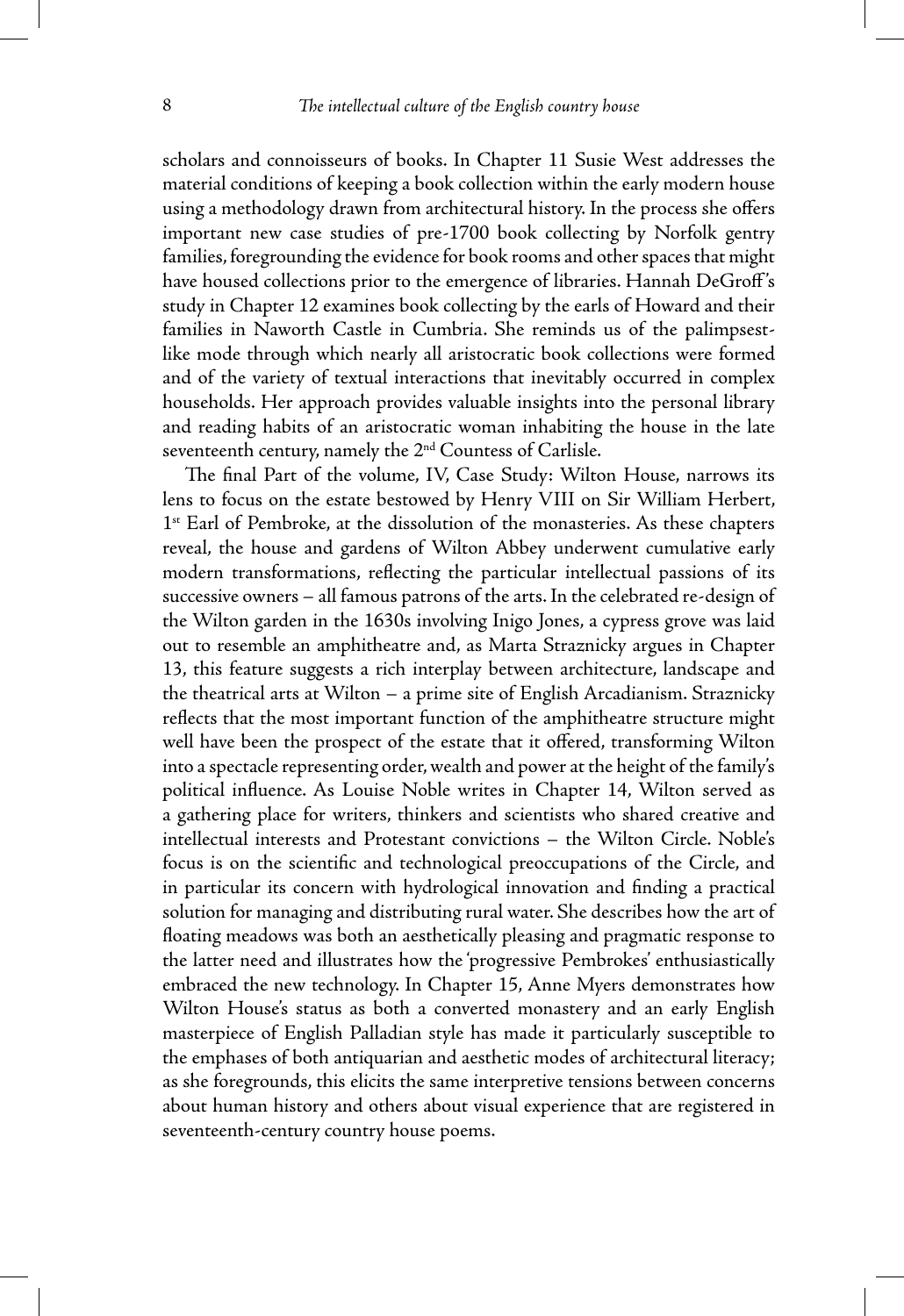The volume concludes with comments and reflections from a curator, a conservator and an archivist working for the National Trust today, a reminder that the intellectual history of the country house continues into the future.

## **Notes**

- 1 E. A. Wrigley and R. S. Schofield, *The Population History of England, 1541–1871: A Reconstruction* (Cambridge: Cambridge University Press, 1981), Appendix 5.
- 2 Steve Rappaport, *Worlds Within Worlds: Structures of Life in Sixteenth-Century London* (Cambridge: Cambridge University Press, 1989), pp. 67–76.
- 3 Nicholas Cooper, *Houses of the Gentry, 1480–1680* (New Haven, CT: Yale University Press, 1999), p. 5; Olive Cook and A. F. Kersting, *The English Country House* (London: Thames and Hudson, 1974), Chapters 2–4.
- 4 Maurice Howard, *The Early Tudor Country House: Architecture and Politics, 1490–1550* (London: George Philip, 1987), p. 17.
- 5 Howard, *Early Tudor Country House*, pp. 134–5.
- 6 For one especially impressive collection, see Santina M. Levey, *An Elizabethan Inheritance: The Hardwick Textiles* (Swindon: National Trust, 1998).
- 7 Tara Hamling, *Decorating the Godly Household: Religious Art in Post-Reformation Britain* (New Haven, CT: Yale University Press, 2010); Anon., *Canons Ashby* (Swindon: National Trust, n.d.), pp. 20–1; Paul Drury, with Richard Simpson, *Hill Hall: A Singular House Devised by a Tudor Intellectual* (London: Society of Antiquaries, 2009), pp. 180–213.
- 8 Cooper, *Houses of the Gentry*, p. 319.
- 9 Carole Levin, 'Percy, Henry, Eighth Earl of Northumberland (*c.*1532–1585)', *Oxford Dictionary of National Biography* (Oxford: Oxford University Press, 2004), www.oxforddnb. com/view/article/21938.
- 10 See G. R. Batho (ed.), *The Household Papers of Henry Percy* (London: Royal Historical Society, 1962) and Lord Leconfield, *Petworth Manor in the Seventeenth Century* (London: Oxford University Press, 1954).
- 11 Detailed and reproduced in Gordon Batho, 'The Percies at Petworth, 1574–1632', *Sussex Archaeological Collections,* xcv (1958), 1–27, especially pp. 22–5. The original plans are now sadly lost.
- 12 As represented in the scale and classifications of library as well as the plans: see Gordon Batho, 'The Library of the "Wizard" Earl: Henry Percy Ninth Earl of Northumberland (1564–1632), *The Library*, s5–XV, 4 (1960), 246–61.
- 13 Batho, 'The Percies at Petworth', p. 22.
- 14 Batho, 'The Percies at Petworth', p. 23.
- 15 Batho, 'The Percies at Petworth', p. 25.
- 16 Batho, 'The Percies at Petworth', p. 25.
- 17 See Lena Cowen Orlin, *Locating Privacy in Tudor London* (Oxford: Oxford University Press, 2007).
- 18 Alan Stewart, 'Epistemologies of the Early Modern Closet', in *Close Readers: Humanism and Sodomy in Early Modern England* (Princeton, NJ: Princeton University Press, 1997), pp. 161–87.
- 19 Cooper, *Houses of the Gentry*, p. 300.
- 20 Cooper, *Houses of the Gentry*, p. 300.
- 21 Batho, 'The Percies at Petworth', p. 19.
- 22 Batho, 'The Percies at Petworth', pp. 20–1.